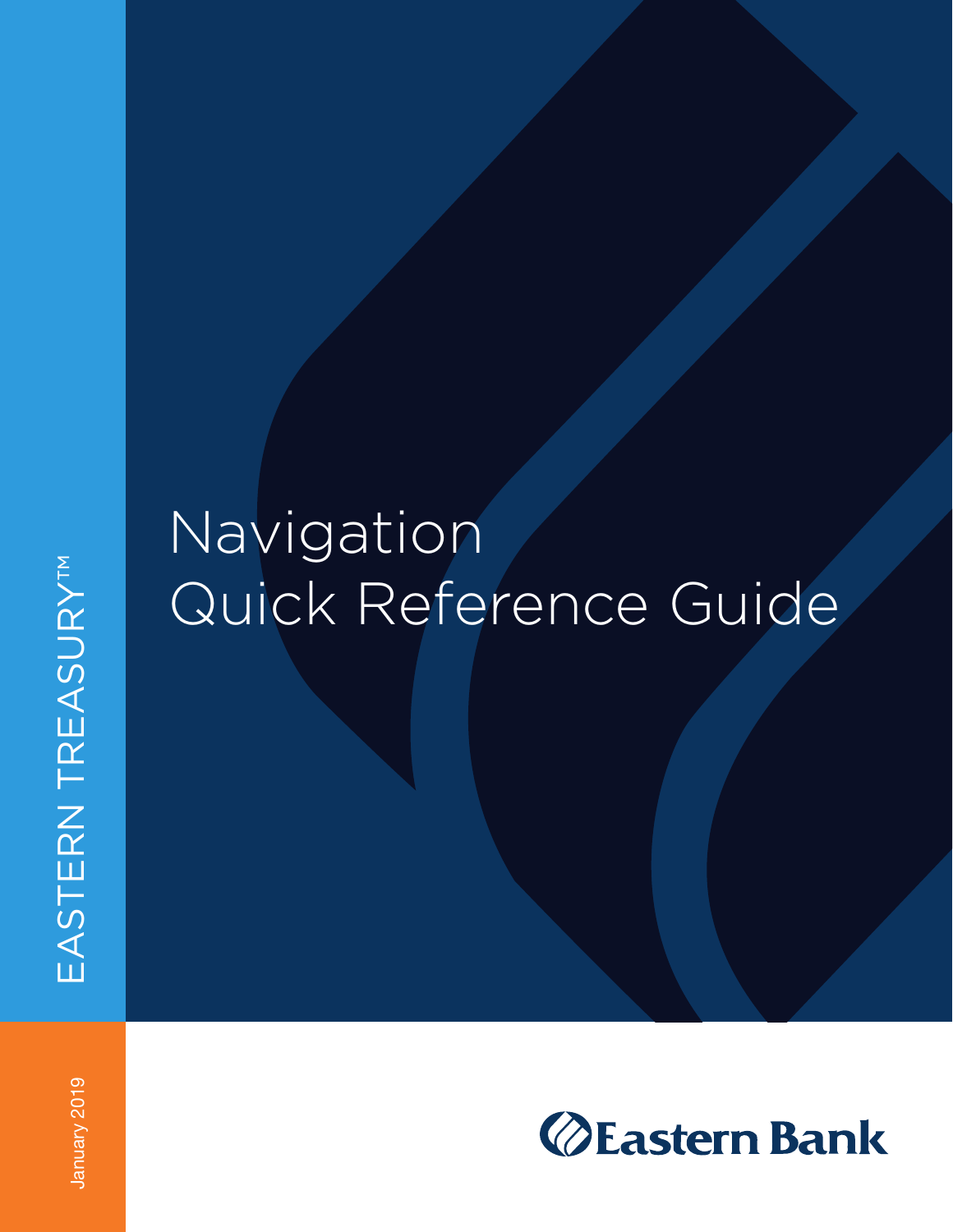# **NAVIGATION**

#### **LOGGING ON**

When you launch the application, the first screen you see is the Logon screen. Enter your Company ID, User ID, and Password, and then click **Sign in**.

If you are asked to change your password, change it as described in Change Password.

After sign in, you will land on the home page which provides access to all areas of the program.

|                   | <b>ZEastern Bank</b>   |
|-------------------|------------------------|
| <b>Company ID</b> |                        |
| <b>User ID</b>    |                        |
| Password<br>      |                        |
| Sign In           | <b>Forgot Password</b> |

#### **UTILITIES MENU**

To access the Utilities Menu, hover over your name in the top right corner of the Home page.

- **Change Password:** Click **Change Password** to change your current password.
- **My Settings:** Click **My Settings** to access Alerts, Recipient Groups, Recipients and My Settings
- **Help:** Click **Help** to open the Help system.
- **Log off:** Click **Log off** to exit the system when you are finished with a session

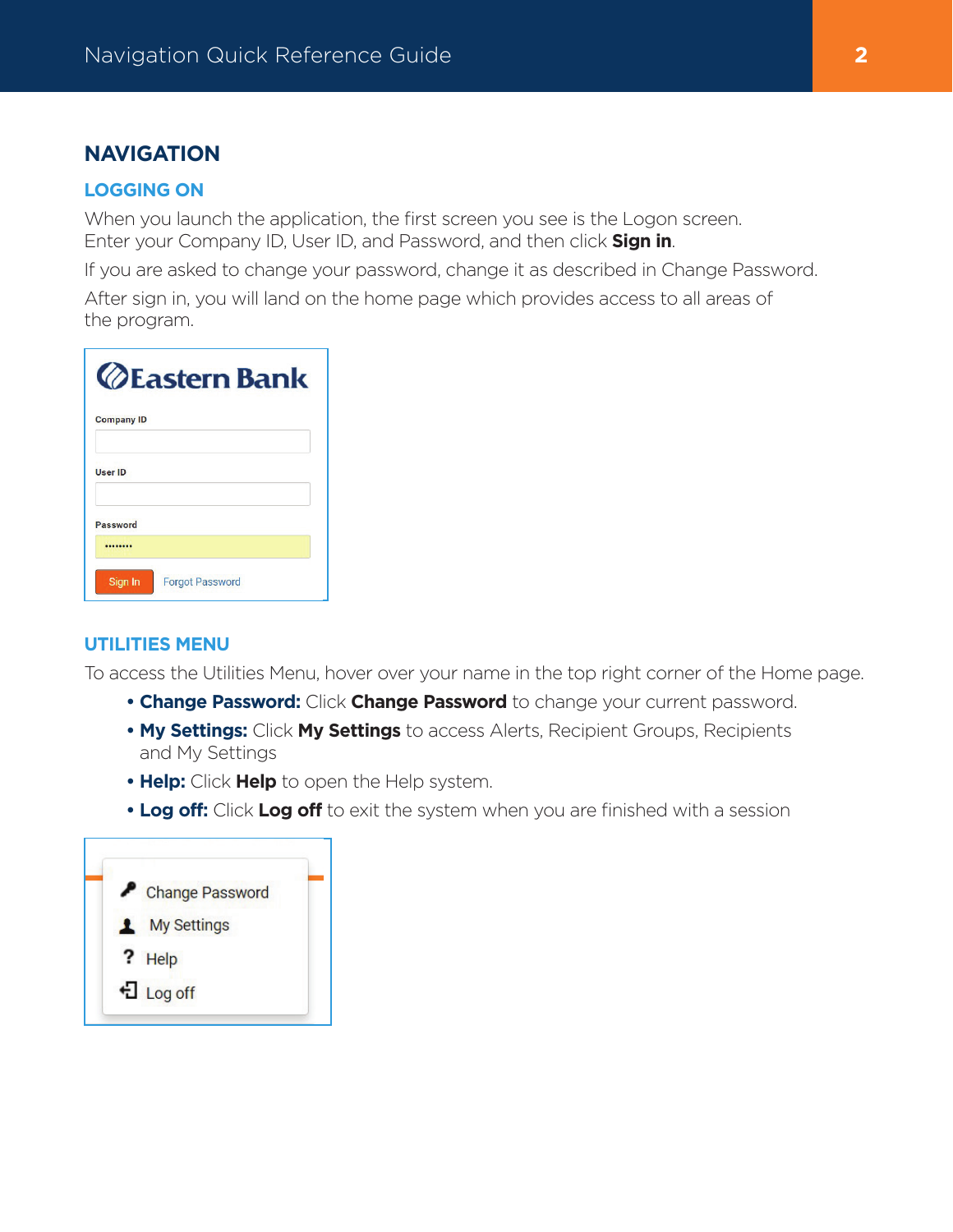#### **HOME PAGE**

The Landing (Home) Page provides the ability for you to personalize your banking experience with a group of widgets. Widgets are small components that allow you to perform a variety of common tasks such as quickly making a payment, transferring funds, stopping payment on a check, or taking action on tasks.

The Landing Page is the first screen you see after logging on. If your page was configured by an administrator, you will see a series of widgets already in place.

| Home                                                                   |            |                   |                    |                    | Add Widget |                            |
|------------------------------------------------------------------------|------------|-------------------|--------------------|--------------------|------------|----------------------------|
| <b>Notifications</b>                                                   |            |                   |                    |                    |            | *                          |
| Notification Advanced customer with transfer More V<br>А               |            |                   |                    |                    |            |                            |
| Transaction Reporting More V<br>Α                                      |            |                   |                    |                    |            |                            |
| $\bullet$<br>Files were recently imported.                             |            |                   |                    |                    |            | <b>View</b>                |
| $\bullet$<br>Recurring Payments and/or Transfers recently failed.      |            |                   |                    |                    |            | View                       |
| $\overline{2}$<br>Rejected payments and/or transfers need your review. |            |                   |                    |                    |            | <b>View</b>                |
| Payments and/or Transfers await your approval.<br>$\bullet$            |            |                   |                    |                    |            | View                       |
| New users need your review and approval.<br>$\bullet$                  |            |                   |                    |                    |            | View                       |
|                                                                        |            |                   |                    |                    |            |                            |
| Payee Center                                                           |            |                   |                    |                    |            | *                          |
| ⊕ Add New Payee BoExport Payees A Print Payees + Import                |            |                   |                    |                    |            | C 10/17/2018 03:45 PM      |
| Select fields<br>Filter<br>$\overline{\phantom{a}}$                    |            |                   |                    |                    |            | All Payees<br>$\mathbf{v}$ |
| $\Box$ All<br><b>Actions</b><br>Name                                   | Payee Type | <b>Payee Name</b> | <b>Payee Email</b> | <b>Payee Phone</b> | Payee Mo   | *<br><b>Status</b>         |

#### **MANAGING WIDGETS**

You can add widgets to the Landing Page, as well as move existing widgets to different locations on the page. You can also resize existing widgets and remove those you don't want to use anymore. As you navigate to different pages in the system, use the Add Widget menu to add a widget to your frequently used destination pages.

To add a widget:

- **1.** On the Home page, click **Add Widget**.
- **2.** Select the desired widget from the list.

The newly added widget appears on the page.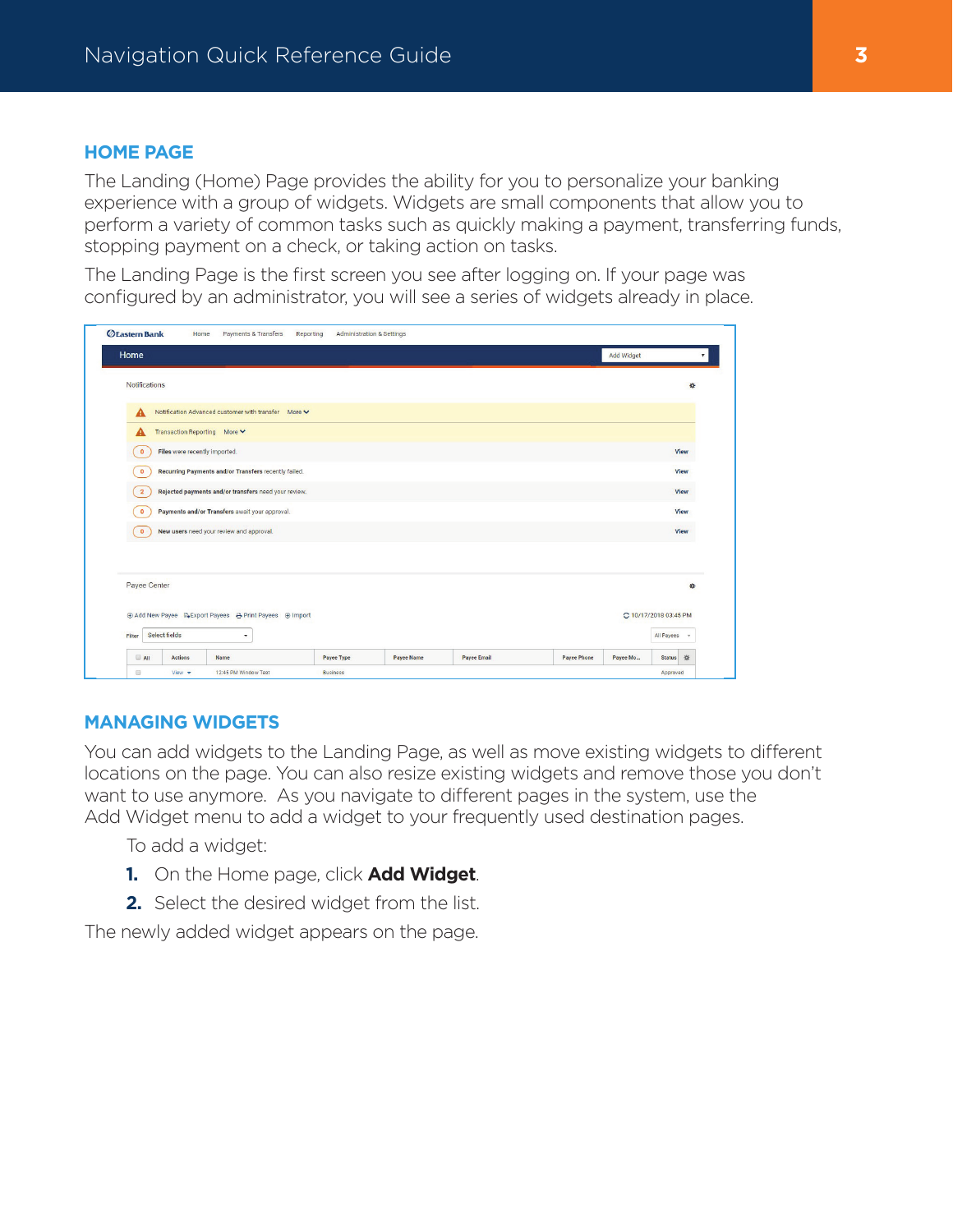| <b>Add Widget</b>                   |
|-------------------------------------|
| <b>Add Widget</b>                   |
| <b>Account Summary</b>              |
| Alerts Center                       |
| <b>Audit Information</b>            |
| <b>Bank Account Settings</b>        |
| <b>Check Inquiry</b>                |
| Download                            |
| <b>File Import History</b>          |
| <b>Legacy Reports</b>               |
| <b>My Security Questions</b>        |
| <b>Notifications</b>                |
| Passcode Maintenance                |
| Payee Center                        |
| <b>Payments List View</b>           |
| <b>Ouick Transfer</b>               |
| <b>Recurring Payment Exceptions</b> |
| <b>Reports Management</b>           |
| <b>Stop Payments</b>                |
| <b>Template List View</b>           |
| <b>Transfers</b>                    |

## **To Move a Widget:**

• Left-click the widget and, with the mouse button depressed, drag and drop the widget to the desired position on the Landing Page.

#### **To Resize a Widget:**

- **1.** Click the **Options** icon  $\ddot{\mathbf{\Omega}}$  in the upper right-hand corner of the widget.
- **2.** Click **Resize**. The widget is resized so that it takes up only half the width of the screen.
- **3.** To return the widget to its original size, repeat Steps 1 and 2.

#### **To Remove a Widget:**

- **1.** Click the **Options** icon  $\ddot{\mathbf{\Omega}}$  in the upper right-hand corner of the widget.
- **2.** Click **Remove**. The widget is deleted from the screen. It can be added again as desired.

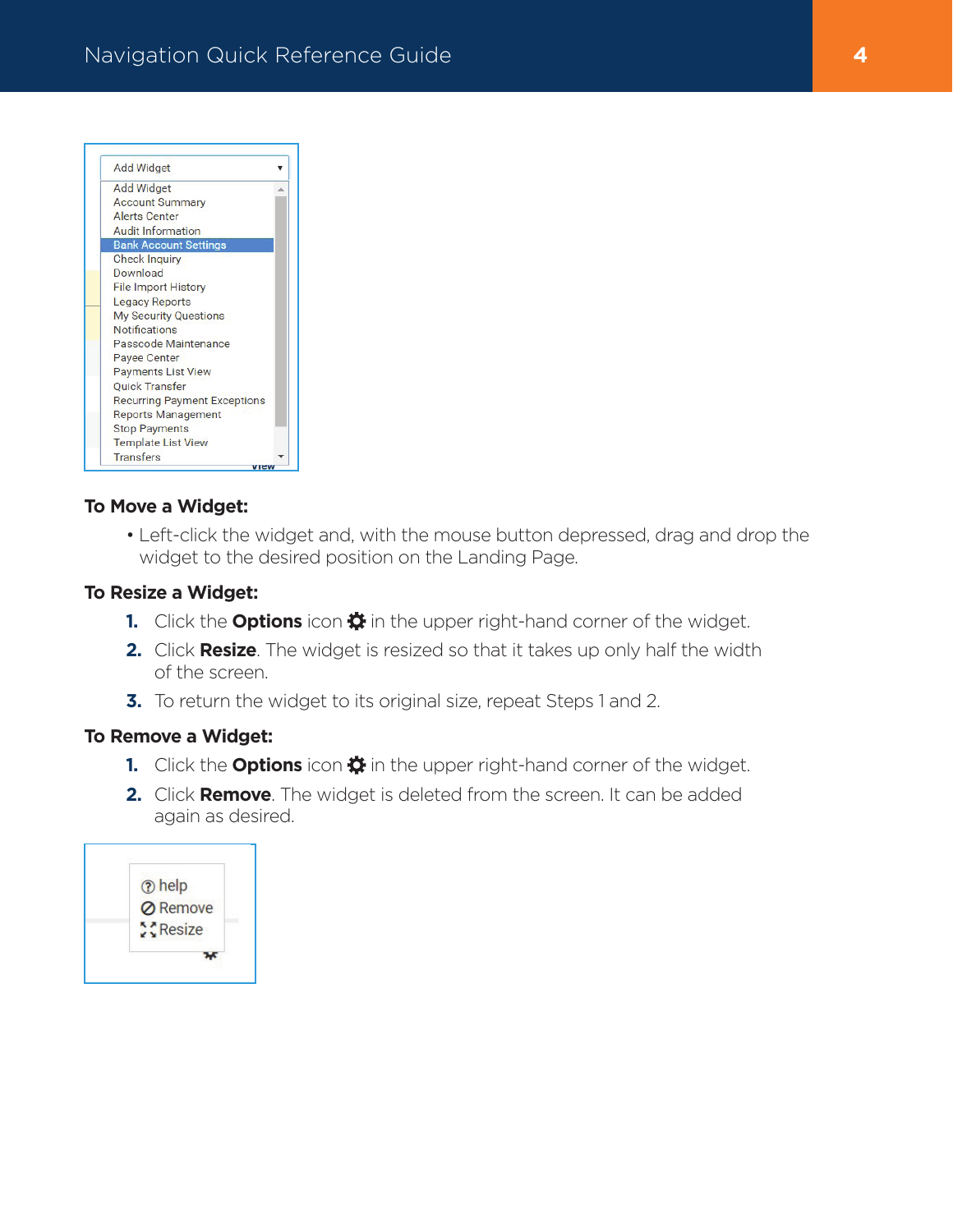#### **NAVIGATION BAR**

- **1. Application features** are available from the menu on the left side of the Home page. This menu may appear across the top of the Home page depending on your browser and view settings.
- **2. User Name and Last login date and time** appear at top right of Home page
- **3.** List of available widgets to add to Landing Page are accessed in the **Add Widget** window
- **4.** Utility menu to change password, Online Help and Log off are accessed by hovering over **Last Login time** at the top right of Home page

| <b>Eastern Bank</b>                                    |                                                                  |             |
|--------------------------------------------------------|------------------------------------------------------------------|-------------|
| 昔<br>Home                                              | Home<br>Add Widget                                               |             |
| $\qquad \qquad \Box$<br>Payments &<br><b>Transfers</b> | <b>Notifications</b>                                             | 粦           |
| $\mathbf{H}$<br>Reporting                              | Notification Advanced customer with transfer More V<br>Α         |             |
| 曲                                                      | Transaction Reporting More ✔<br>Α                                |             |
| Administration<br>& Settings                           | Files were recently imported.<br>$\overline{\mathbf{0}}$         | <b>View</b> |
|                                                        | Recurring Payments and/or Transfers recently failed.<br>$\Omega$ | <b>View</b> |

## **VIEWING TRANSACTIONS IN WIDGETS**

Many widgets show lists with predefined views that display records that meet specific criteria. For example, Payments List View displays the view Approved Payments that shows all payments in approved status. To change a predefined view:

- **1.** Use the **Views** drop-down to select the view
- **2.** Select the desired view in the list
- **3.** The display view will change to the one you selected

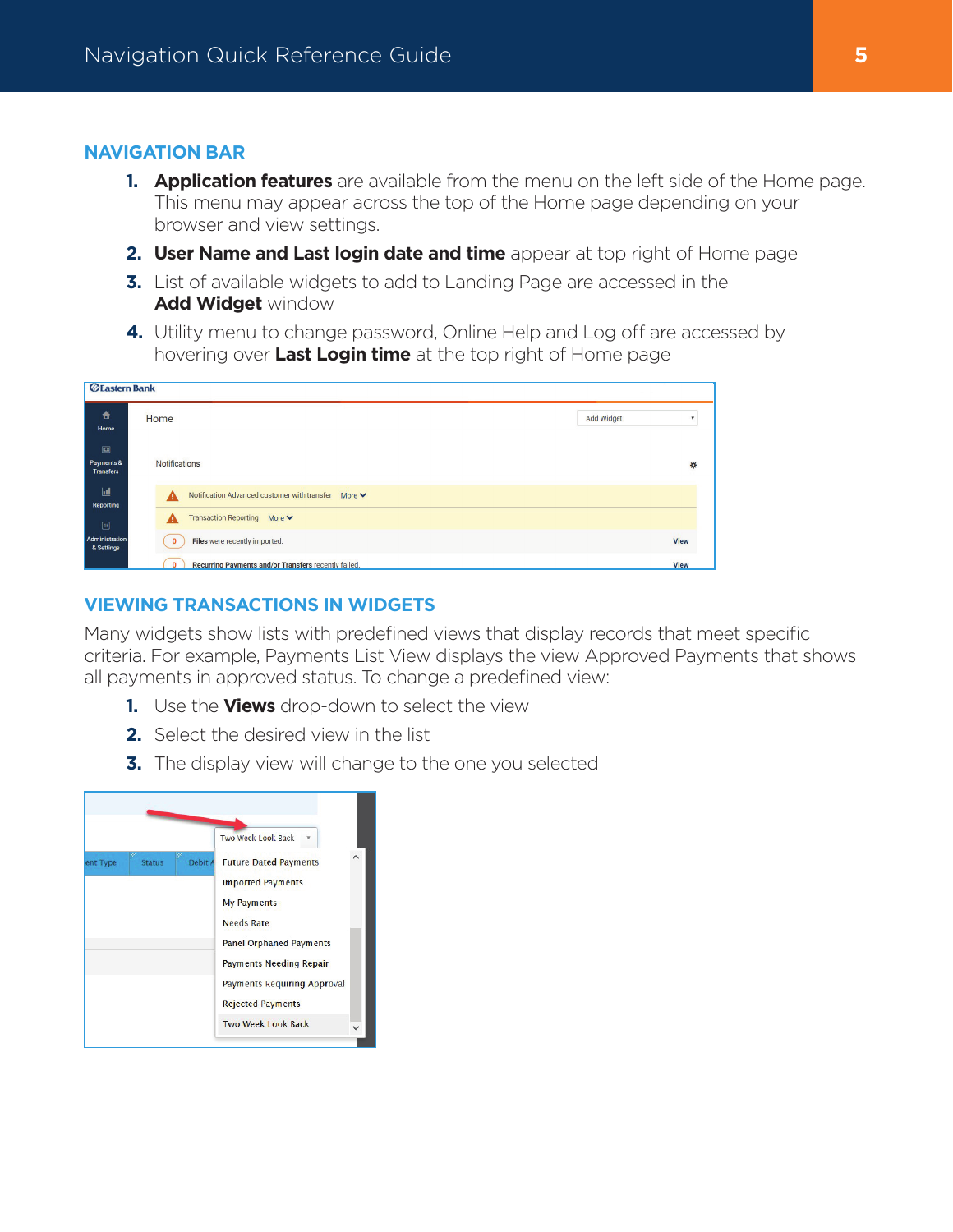#### **MOVING COLUMNS IN WIDGET**

You can move columns to a new position in a widget

- **1.** Hover over the column and left click
- **2.** Drag and drop the column to the new position

## **ADDING OR REMOVING COLUMNS USING THE GEAR ICON**

Columns can be added or removed from Manage Column Menu.

- **1.** Click on the **Gear Icon**
- **2.** Check or Uncheck column menu items
- **3.** Click **Update**.
- **4.** The list view can be saved by clicking **Save View** and a list view name can be added.

| <b>Account Number</b>                                                                                          | <b>Opening Ledger</b>                       | <b>Account Name</b>                                                   | <b>Current Ledger</b>                                   | <b>Current Available</b>                                        | <b>Balances As Of</b>                            | 森 |
|----------------------------------------------------------------------------------------------------------------|---------------------------------------------|-----------------------------------------------------------------------|---------------------------------------------------------|-----------------------------------------------------------------|--------------------------------------------------|---|
| Day Float<br>$\sqrt{\frac{1}{2}}$ alances As Of<br>M<br>$\sqrt{\frac{1}{2}}$ urrent Ledger<br>Update<br>Cancel | -Day Float<br>Bank Code<br>Float Adjustment | or More Days Float<br><b>Jank Country</b><br><b>Ppening Available</b> | or More Days Float<br><b>Jank Name</b><br>Pening Ledger | V coount Name<br><b>Furrency</b><br><b>Relationship Balance</b> | count Type<br>V Purrent Available<br>Total Float |   |

|          |                       | All Accounts        |
|----------|-----------------------|---------------------|
| vailable | <b>Balances As Of</b> | + Save view         |
| 633.64   | 07/22/2019 13:51      | <b>All Accounts</b> |
| 633.64   | 07/19/2018 12:44:47   |                     |
| 279.58   | 07/19/2018 12:44:47   |                     |
| 336.41   | 07/19/2018 12:44:47   |                     |
|          |                       | Þ                   |

#### **ASSIGNING A DEFAULT VIEW**

Once you have arranged a list with the desired columns, sort order, and filters, you can save the list for future use.

To save a view:

- **1.** Click the **View** drop-down in the top-right corner of the list.
- **2.** Select **Save View**.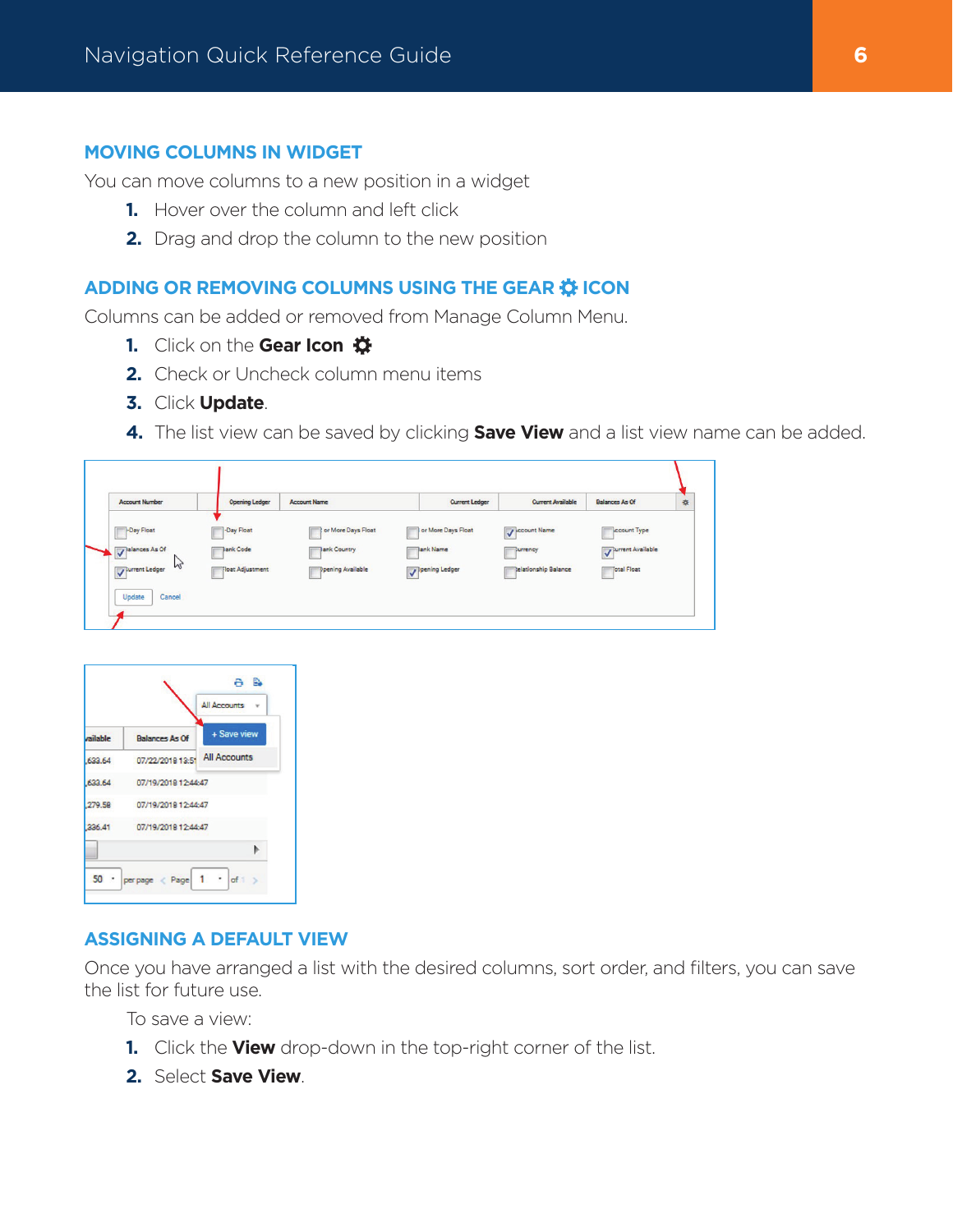**3.** In the Save List window, enter a name for the list and click **Go**. You can now access the view from the View drop-down every time you visit the list. The default view will be automatically selected every time you open a list.

To assign the default view:

- **1.** Select the view you want to set as the default from the **View** menu.
- **2.** Click **Set as Default**.

| <b>Set As Default</b> | <b>My List View</b> |
|-----------------------|---------------------|

# **FILTERING LIST**

You can use the filter function to limit the records shown in a list to records that meet specific criteria. Lists can be searched using the quick search or the **Manage filters** option.

# **To filter the list with the quick search:**

- **1.** In the **Select Fields** drop-down, select the field you would like to search by.
- **2.** If necessary, select an operator from the list.
- **3.** Enter the search criteria.
- **4.** Click **Apply**. The records that meet the criteria you specified appear in the list.
- **5.** If you wish to search the entire list again, click **Clear** and enter a new search.

# **To filter a list using the "Manage filters" option:**

- **1.** In the **Select fields** drop-down, select **Manage filters**.
- **2.** A Manage Filters window appears. Some options display additional choices such as is equal to or is greater than. If the option requires a date selection, use the calendar pop-up to select a date.
- **3.** Click **Apply**.
- **4.** To filter on an additional field, click **Manage Filters** again, select an additional choice and click **Apply**.
- **5.** Repeat steps 1 through 4 until you have selected as many filters as desired. If you need to remove any added filters, click the x to remove that filter.
- **6.** When you have finished, see the filtered results displayed. The records that meet the criteria you specified will appear in the list. If you use the advanced filter again, the system will search all of the items in the original list (not the filtered list).
- **7.** Click **Clear** to remove the filter.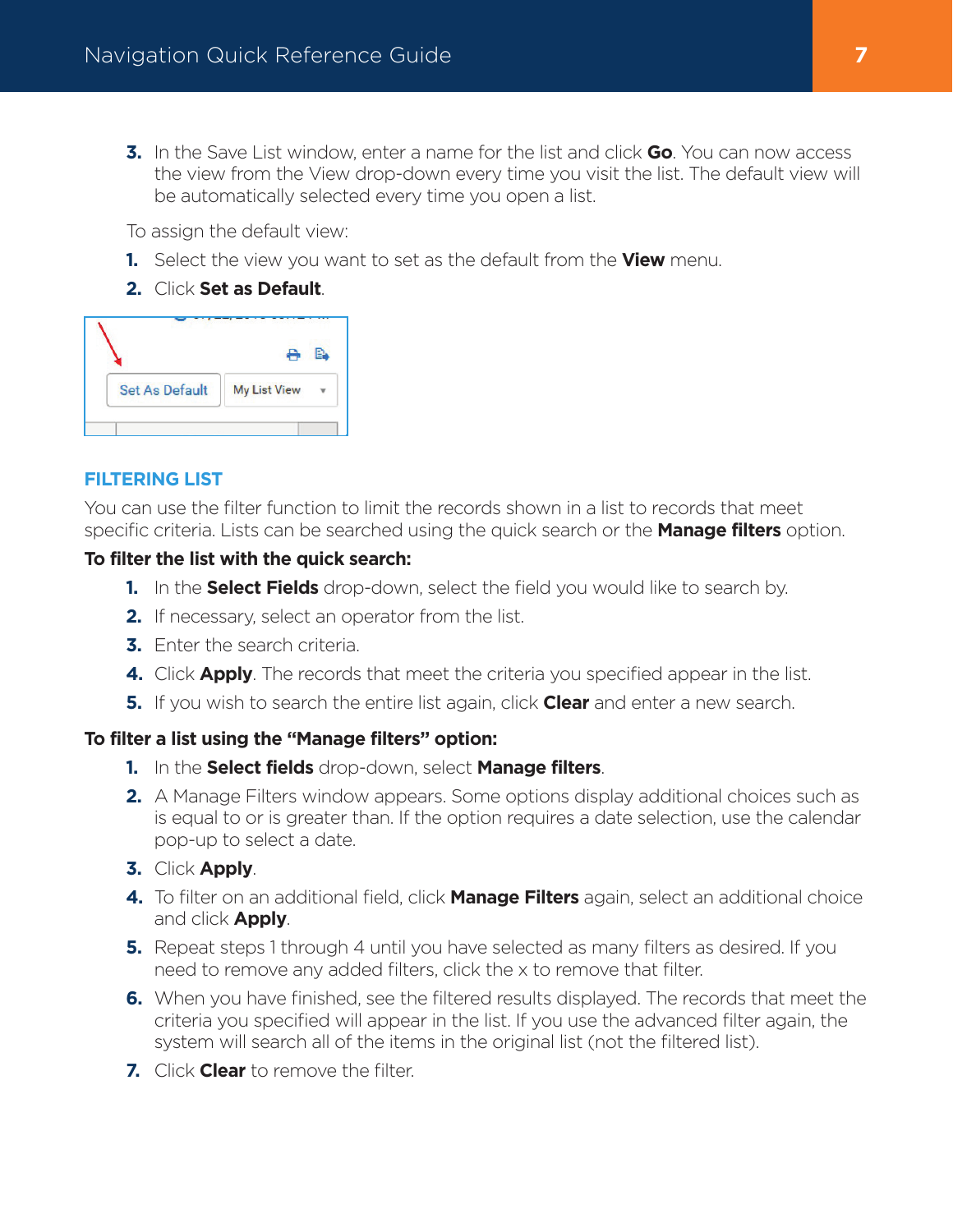| <b>Manage Filters</b>                    |                    | $\times$             |
|------------------------------------------|--------------------|----------------------|
| 3 of 38 filters selected<br>From Account |                    |                      |
| Payee                                    |                    |                      |
| $\Box$ ID                                |                    |                      |
| ■ Amount                                 | is equal to $\sim$ |                      |
| Value Date                               | 釂                  |                      |
| Status                                   |                    | $\blacktriangledown$ |
| Clear All<br>Apply<br>Cancel             |                    |                      |

## **SORTING A LIST**

A list can be sorted so that the order of the rows is reversed.

To sort a list:

- **1.** Click on the column header. The rows of data will be resorted. A blue arrow appears in the column to indicate the sort order.
- **2.** To return the rows to their original order, click the column header again.

|       |        | <b>Value Date</b> |
|-------|--------|-------------------|
| Payee | Amount |                   |

#### **REFRESHING A LIST**

A number of lists feature a Refresh icon  $\mathbf C$  in the upper-right corner. Along with the icon is a notification of the most recent date and time.

When you click the icon, the list is refreshed, and the date and time are updated. This will be especially useful if you are working in a list for an extended period of time.